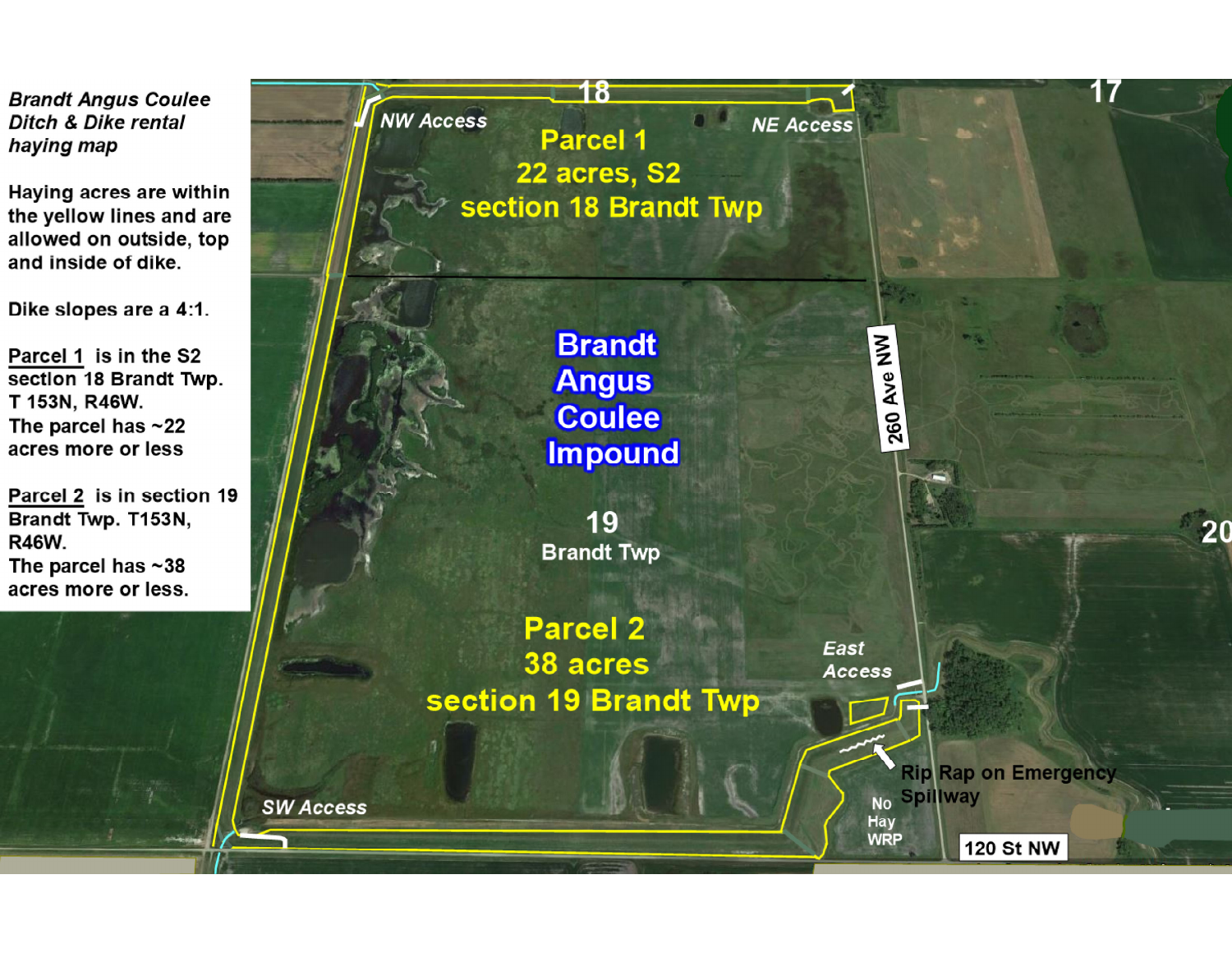## **Bid form for Hay Land Rental 2022, 2023 and 2024 Crop Years**

| Name:       |             |           |
|-------------|-------------|-----------|
| Address:    |             |           |
| City:       | State:      | Zip Code: |
| Home Phone: | Work Phone: |           |

I propose to rent from the Middle-Snake-Tamarac Rivers Watershed District (MSTRWD) the following lands for the 2022, 2023, and 2024 Crop years:

## **Description:**

**Part of the S2 section 18, T153N, R46W, (Brandt Township, Polk County) Part of section 19, T153N, R46W (Brandt Township, Polk County)** 

**Total Acres: 60.0 more or less.** 

**Note: Bid is for the entire 60.0 acres more or less for the 2022 - 2024 crop years combined.** 

**Bid Amount** 

- 1. The successful bidder or bidders will be required to enter into written rental agreement(s) for the use of the land for the production of hay for the 2022 -2024 crop years. This agreement will require among other things that the bidder control all noxious weeds, observe good farming practices, operate the land in a husband like manner and leave the land undisturbed at the end of each haying season.
- 2. The cutting of hay will be limited to 2 cuttings per year and any additional haying will need Board approval.
- 3. Rents will be due according to the following schedule: For 2022, one sixth within seven (7) days of the award of the rental agreement, with the remaining balance divided and due on or before November 1, 2022, April 1, 2023, November 1, 2023, April 1, 2024 and November 1, 2024.
- 4. All of the lands are rented at the sole risk of the bidder. The bidder acknowledges that the use of the land will be under the control of the District and the bidder will conduct all operations on the property in such a manner as not to interfere with the operation of the Brandt Angus Coulee Impoundment.
- 5. The successful bidder or bidders will be required to obtain and keep in full force and effect comprehensive liability insurance with respect to the premises with liability limits of not less than \$1,000,000 for injury or death to any person or damage and Lessee shall furnish Lessor a certificate of insurance showing said coverage with the first payment of each year.

Proposals must be submitted on this form in a sealed envelope and delivered to the Middle Snake Tamarac Rivers Watershed District office at 453 North McKinley Street in Warren, MN 56762 by **1:00 p.m., Friday, June 10, 2022.** The outside of the envelope must indicate **"Sealed 2022-2024 Brandt Angus Coulee Hay Land Rental Bid"** and the envelope MUST be sealed. The right to adjourn the letting of the bids to a time and place other than that specified herein or to reject any and all bids is reserved.

 $\overline{a}$